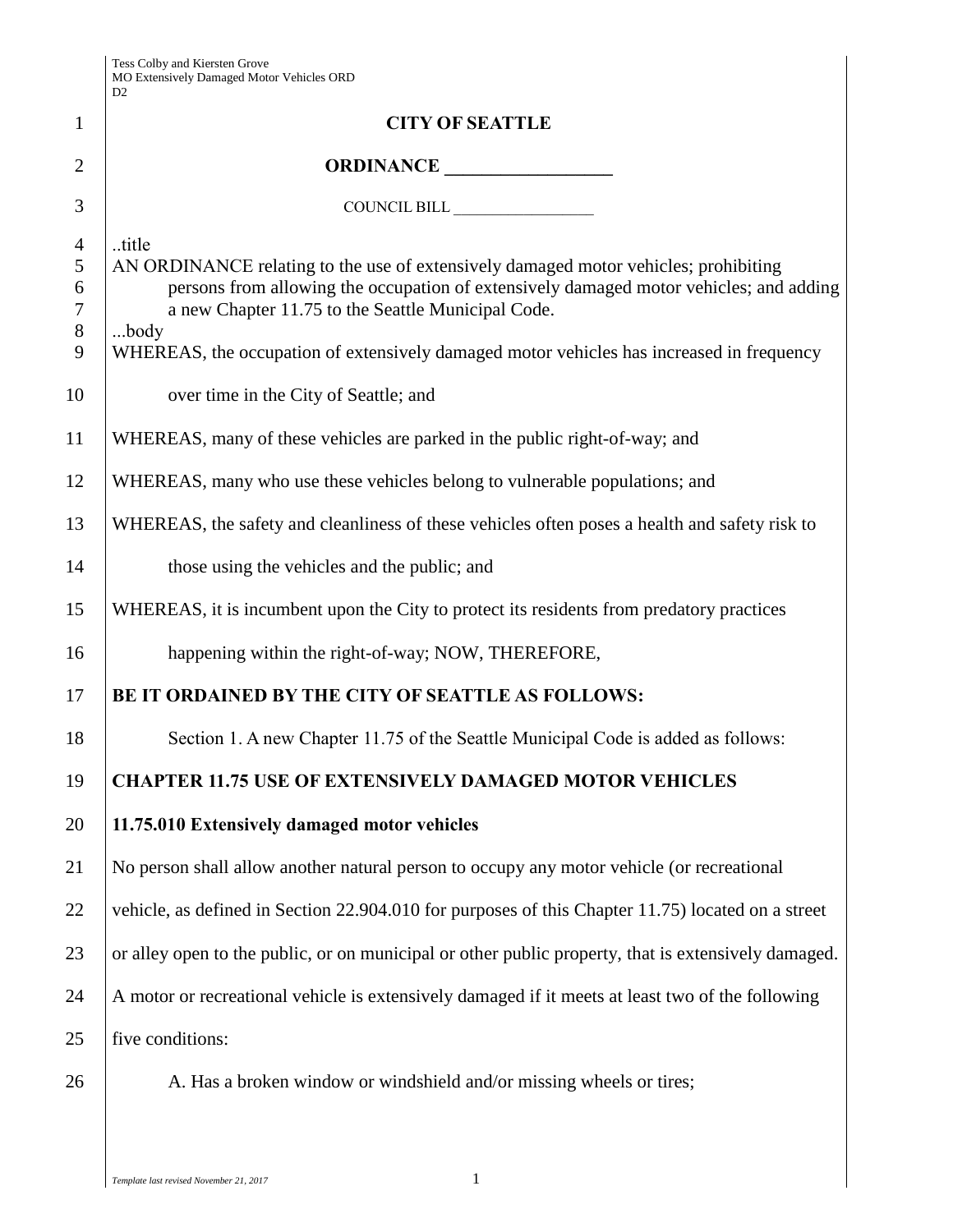Tess Colby and Kiersten Grove MO Extensively Damaged Motor Vehicles ORD D2

|                | DΖ                                                                                            |  |  |
|----------------|-----------------------------------------------------------------------------------------------|--|--|
| $\mathbf{1}$   | B. Is apparently inoperable;                                                                  |  |  |
| $\overline{2}$ | C. Has inadequate sanitation to the extent that occupants or the general public are directly  |  |  |
| 3              | exposed to the risk of illness or injury, including but not limited to:                       |  |  |
| $\overline{4}$ | 1. Infestation by insects, vermin, rodents, or other pests;                                   |  |  |
| 5              | 2. Accumulation of garbage and rubbish;                                                       |  |  |
| 6              | 3. Hazardous and/or inoperable wastewater system leading to improper disposal                 |  |  |
| $\tau$         | and/or discharge of sewage;                                                                   |  |  |
| 8              | 4. Leaking automotive fluids and other hazardous/dangerous materials; or                      |  |  |
| 9              | 5. Poor indoor air quality due to mold, exposed insulation, or other air pollutants;          |  |  |
| 10             | D. Creates a health, fire, or safety hazard, including but not limited to:                    |  |  |
| 11             | 1. Accumulation of junk, debris, or combustible materials; or                                 |  |  |
| 12             | 2. Any device, apparatus, equipment, waste, vegetation, or other material in such             |  |  |
| 13             | condition as to cause a fire or explosion or to provide a ready fuel to augment the spread or |  |  |
| 14             | intensity of fire or explosion; or                                                            |  |  |
| 15             | E. Has inadequate protection to the extent that occupants are exposed to the weather,         |  |  |
| 16             | including but not limited to:                                                                 |  |  |
| 17             | 1. Crumbling, broken, loose, or missing walls or ceiling covering;                            |  |  |
| 18             | 2. Broken or missing doors, windows, or door frames;                                          |  |  |
| 19             | 3. Ineffective or inadequate waterproofing; or                                                |  |  |
| 20             | 4. Deteriorated, buckled, broken, decayed, or missing walls or roof.                          |  |  |
| 21             | 11.75.020 Enforcement and penalties                                                           |  |  |
|                |                                                                                               |  |  |
|                |                                                                                               |  |  |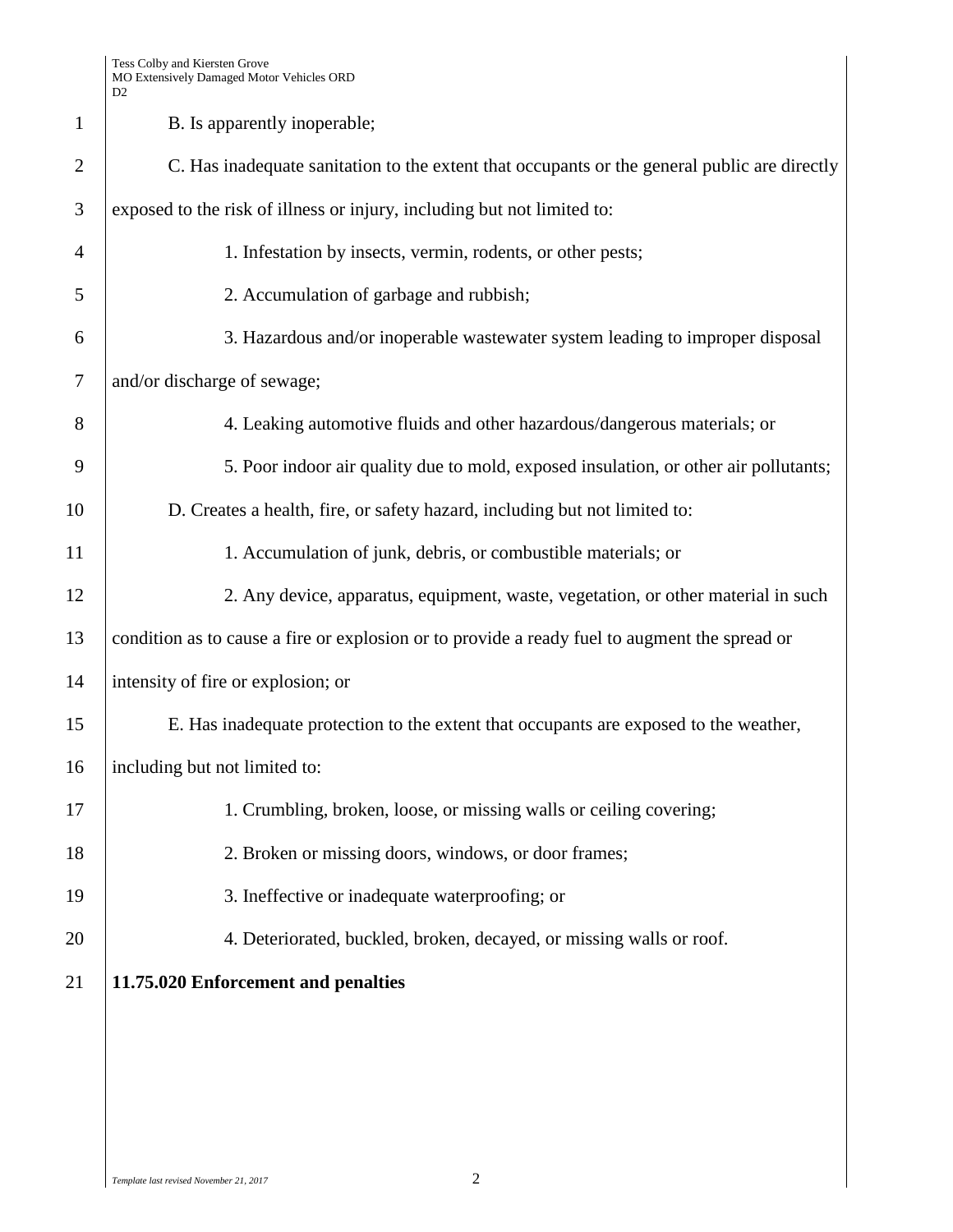Tess Colby and Kiersten Grove MO Extensively Damaged Motor Vehicles ORD

| $\mu$ LARCHSIVCI<br>D2 |
|------------------------|
|                        |
| contempla              |
| shall not b            |
| B.                     |
| the provisi            |
| such a viol            |
| $\overline{C}$ .       |
| prohibited             |
| D.                     |
| person(s)              |
| reimburser             |
| E.'                    |
|                        |

1 A. The first violation of this Chapter 11.75 shall be a class 1 civil infraction as 2 contemplated by chapter 7.80 RCW for which there shall be a penalty of \$250, which penalty 3 shall not be suspended or deferred.

4 B. A second or subsequent violation of this Chapter 11.75 is a misdemeanor subject to 5 the provisions of Chapters 12A.02 and 12A.04, except that absolute liability shall be imposed for 6 such a violation and none of the mental states described in Section 12A.04.030 need be proved. 7 C. Each day a violation of this Chapter 11.75 continues and each occurrence of a

8 prohibited activity shall be considered a separate offense.

9 D. A person violating the provisions of this Chapter 11.75 shall also pay restitution to the 10 person(s) occupying or renting the motor or recreational vehicle, including but not limited to, 11 reimbursement for any money paid and the costs associated with relocating, up to \$2,000.

12 E. This Chapter 11.75 does not apply to a temporary occupation of a motor or 13 recreational vehicle primarily for purposes of driving, repair, or towing.